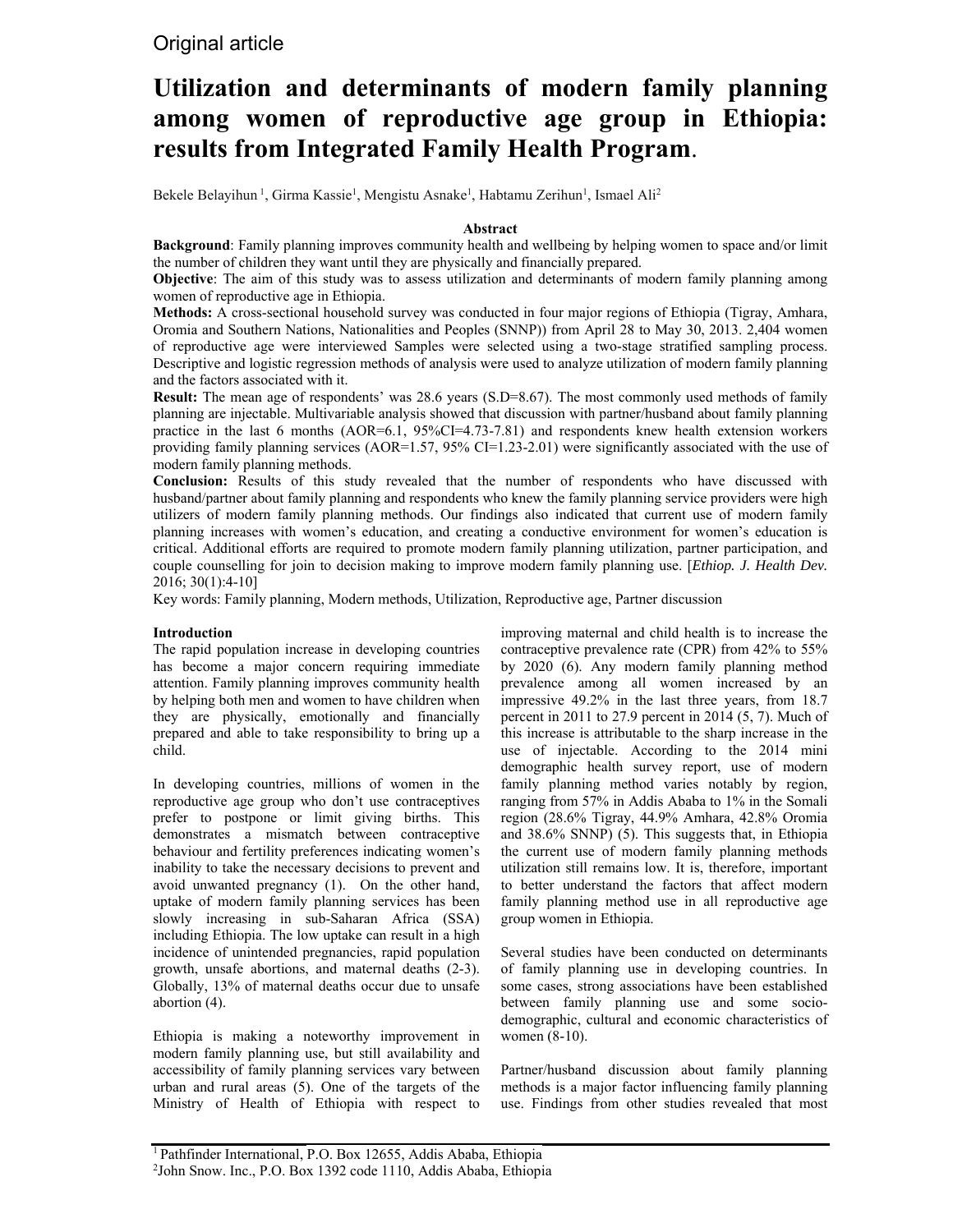women who have discussed with their partner/husband actually used some methods compared to those who did not (11, 12).

Integrated Family Health Program (IFHP) is a project funded by USAID and implemented by Pathfinder International and John Snow Inc. since July 2008. The project focuses on providing integrated family planning, maternal, newborn, and child health services as well as improving the quality of reproductive health services specifically family planning in public sector facilities in four major target intervention regions (Tigray, Amhara, Oromoia and SNNP) of the country. The program supports and strengthens the primary health care services through health extension workers (HEWs) at community level and facility services at the health centre level. It operates in 300 woredas of Tigray, Amhara, Oromia, SNNP regions and to a lesser extent in Beneshangul Gumz and Somalia regions involving around 1,378 health centres and 6,378 health posts.

IFHP provides different types of technical and logistics support at all levels of the public health system. The technical support includes training for service providers, including HEWs on different family planning methods, post training follow-up and mentorship visits by IFHP staff in collaboration with public sector staff at different levels. The logistics support includes provision of post training long acting family planning methods (LAFP) (Implants and intrauterine contraceptive device (IUCD), supplies and consumables for each facility involved in the training to initiate the service immediately and filling gaps when the need arises. Additionally, IFHP supports demand generation activities through availing mobile audiovisual van vehicles and distributing different information, education and communication, behavioural change communication (IEC/BCC) materials. These tailored materials are provided to households, and adolescent and youth at service delivery points and during community level demand generation activities. From 2008 to 2012, IFHP provided long acting family planning (LAFP) methods training, including implants and IUCD for 9,175 service providers, including HEWs, conducted 2,234 mobile van sessions, distributed 2.9 million IEC/BCC materials and made 10,190 follow-up visits to health centres and health posts. These are some of the efforts IFHP is doing to improve the family planning service in the country. The aim of this study was to assess utilization and determinants of modern family planning among women of reproductive age in project-supported areas in Ethiopia.

## **Methods**

*Study design:* The study was a cross-sectional household survey among women aged 15-49 years from the major target intervention regions of Ethiopia (Tigray, Amhara, Oromia and SNNP).

*Sampling:* The sample was selected using a two-stage stratified sampling process. A sampling frame was constructed by listing kebeles (primary sampling unit) and their population size. The population size is projected from the 2007 population and housing census (13). In the first stage, 30 kebeles (Stratas) were selected from IFHP areas in each region proportional to their population size (PPS). In the second stage, desired sample of women 15–49 years was obtained by the 'random walk' method, with eligible women interviewed in every fifth household (14). Women eligible for interview were identified through a brief listing of women in the household prior to interview. If a household did not have an eligible woman, this was recorded on the household listing sheet and the interviewers moved to the 5<sup>th</sup> next household. Interviewers were instructed to continue to approach households and identify eligible women for an interview until the desired sample of women 15-49 was reached (14).

*Data collection*: The data were collected in the period April 28 to May 30, 2013 using standard survey questionnaire which was customized from EDHS questionnaire (7). To ensure that the questionnaire was clear and could be understood by both enumerators and the respondents, it was pretested in the respective local languages (Oromifa, Amharic and Tigregna), and appropriate revision and adjustment was done. A 5 day training was provided to data collectors and supervisors, which was managed by the principal investigator. The training focused on the quality of field operation and research ethics (how to fill the questionnaire, mock interviews and other practical exercises).The questionnaire was administered by forty (40) trained data collectors and four supervisors who were fluent in the assigned region local language and experienced in family planning service provision (10 data collectors with one supervisor for each region). Responses were collected through face to face interviews conducted by the trained data collectors. The supervisors were assigned to supervise data collection process and perform quality checks.

*Operational definition***:** Family planning methods are grouped into two broad categories, namely, modern methods and traditional methods. Modern family planning methods include pills, condoms, lactation amenorrhea method (LAM), diaphragms, standard day method, injectable, implants, IUCD and sterilization. Traditional methods consist of periodic abstinence, withdrawal, and calendar or rhythm method and other traditional methods.

*Data Analysis*: The investigators assessed the quality, accuracy and completeness of the administered data using range plausibility and cross-validation check to confirm that all are logical. Collected data were entered into Microsoft Access 2010 for ascertaining the accuracy and consistency of the data. After completing data entry, the data were transferred in to SPSS version 20 for coding, checking, cleaning and analyzing. Descriptive statistics was used to summarize the data and the results were presented using frequency tables and percentages. Upon completion of bivariate analysis, we select variables for multivariable analysis. Variables with bivariate test have a p-value<0.25 is candidates for multivariable analysis (15). The degree

*Ethiop. J. Health Dev.* 2016;30(1)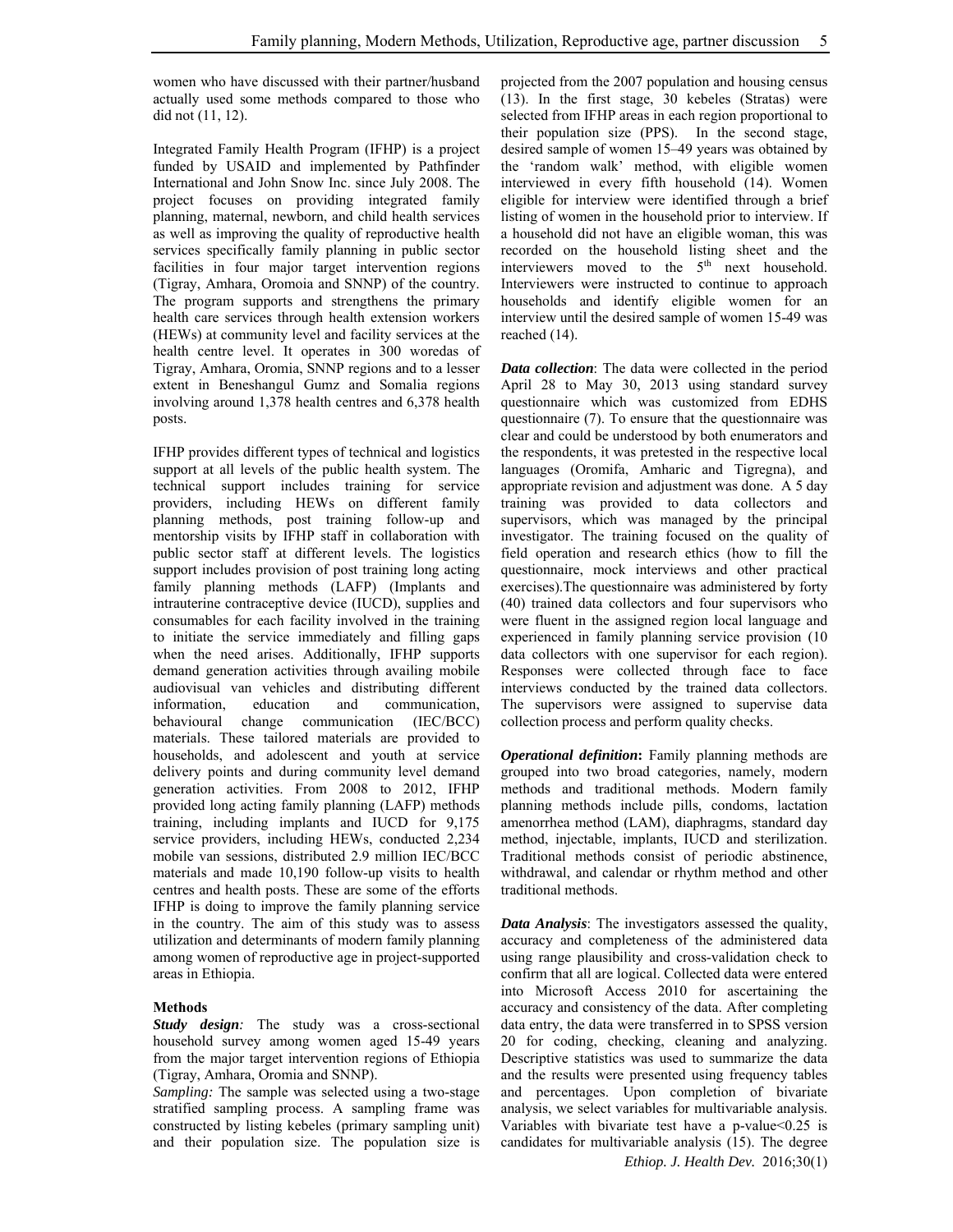of association between dependent and independent variables was measured using adjusted odds ratio with 95% confidence interval at significant level of  $\leq 0.05$ .

*Ethical considerations*: Ethical approval for all aspects of the survey was obtained from each regional health bureau (RHB) ethical review committee where data collection took place. A brief overview of the study objectives was read aloud in the local language to potential participants prior to requesting their voluntary consent to participate. Informed, oral consent was obtained from respondents before starting the interviews.

#### **Results**

In this study, a total of 2,404 women of reproductive age group were enrolled from the four major IFHP intervention regions. Seventy two percent of the participants were married. Their mean age was 28.6 years (S.D=8.67). The result shows substantial variations by background characteristics in the current use of modern family planning methods among all reproductive age group women. Current use of modern

family planning method is lower among women age 35 and above than younger women. Modern family planning use is highest among eligible women age less than 25 (32.6 percent). The pattern of the relationship between modern family planning use and number of live births is a decreasing trend. Modern family planning use is highest among women with 1-2 live births and lowest in women with five or more live births. Current use of modern family planning method increases with women's education<sup>5</sup>. Twenty seven percent of women with no education report current use of any modern family planning method, compared with 32% of women with more than grade six educational levels. Although regions and place of residence are expected to have relation to the outcome variables of modern family planning utilization, the situation in this study showed that modern family planning utilization varies by regions, ranging from 29.4 percent in SNNPR to 24.4 precent in the Oromia region but not significant variations between regions  $(x^2=3.878, p=0.275)$ , and also majority of respondents (90%) live in rural areas. Therefore, this variable was excluded from further analysis (Table1).

Table 1: **Current utilization of modern family planning method by background characteristics of all reproductive age group women, IFHP area, Ethiopia, 2013**

| <b>Characteristics</b>                             |            | Use of modern family planning |                  |
|----------------------------------------------------|------------|-------------------------------|------------------|
|                                                    | Yes (%)    | No (%)                        | $-X^2$ - P-Value |
| <b>Regions</b>                                     |            |                               |                  |
| Tigray                                             | 175(27.6%) | 458(72.4%)                    |                  |
| Amhara                                             | 162(26.8%) | 442(73.2)                     | 3.878            |
| Oromia                                             | 143(24.4%) | 443(75.6%)                    | $P = 0.275$      |
| <b>SNNPRS</b>                                      | 171(29.4%) | 410(70.6%)                    | $N = 2404$       |
| Residency                                          |            |                               |                  |
| Urban                                              | 76 (31.4)  | 166 (68.6)                    | $2.55, P=0.26$   |
| Rural                                              | 575 (26.6) | 1587 (73.4)                   | $N = 2404$       |
| <b>Educational level</b>                           |            |                               |                  |
| Not attend a formal school                         | 334(26.8)  | 910 (73.2)                    | 5.78             |
| Grade (1-3)                                        | 68(27.8)   | 177 (72.2)                    | $P=0.122$        |
|                                                    | 101(31.3)  |                               |                  |
| Grad (4-6)                                         |            | 222(68.7)                     |                  |
| Grade 7+                                           | 146(32.1)  | 309 (67.9)                    |                  |
| Missing (137=5.7%)                                 |            |                               | $N = 2267$       |
| Age                                                |            |                               |                  |
| $25$                                               | 258(32.6)  | 534(67.4)                     | 17.12            |
| 25-29                                              | 143(26)    | 407(74)                       | $P = 0.001$      |
| 30-34                                              | 81(23.7)   | 261(76.3)                     |                  |
| $>35+$                                             | 149(24)    | 471 (76)                      |                  |
| Missing (100=4.2%)                                 |            |                               | $N = 2304$       |
| The mean age of respondent                         | 28.6       |                               | $S.D = 8.67$     |
| <b>Marital status</b>                              |            |                               |                  |
| <b>Currently Married</b>                           | 607(35.1)  | 1120(64.9)                    | 223.5            |
| Widowed/ Divorced/ separated                       | 38(19.1)   | 161(80.9)                     | $P = 0.000$      |
| Never married                                      |            |                               |                  |
| Missing $=$ 3                                      | 6(1.3)     | 469(98.7)                     | $N = 2401$       |
| Number of live births                              |            |                               |                  |
| 1                                                  | 101 (35.2) | 186 (64.8)                    |                  |
| 2                                                  | 106 (42.1) | 146 (57.9)                    | 13.9             |
| 3                                                  | 88 (38.3)  | 142 (61.7)                    | $P=0.008$        |
| $\overline{4}$                                     | 82(29.4)   | 197(70.6)                     |                  |
| $5+$                                               | 203(31.4)  | 44(68.6)                      | $N = 1695$       |
| Not in union = $697$ & Missing = $12$              |            |                               |                  |
| Heard of any message about FP in the last 6 months |            |                               |                  |
| Yes                                                | 388(29)    | 951(71)                       | 4.65             |
| No.                                                | 235(24.9)  | 709(75.1)                     | $P=0.031$        |
| Not sure=121                                       |            |                               | $N = 2283$       |
| Knew HEW providing FP service                      |            |                               |                  |
| Yes                                                | 287(28)    | 738(72)                       | 7.66             |
| No                                                 |            |                               | $P=0.001$        |
|                                                    | 364(26.4)  | 1015(73.6)                    | $N = 2404$       |
| Knew VCHW providing FP information                 |            |                               |                  |
|                                                    | 37(25.2)   | 110 (74.8)                    |                  |
| Yes<br><b>No</b>                                   |            |                               | 2.89             |
|                                                    | 614 (27.2) | 1643 (72.8)                   | $P = 0.000$      |
|                                                    |            |                               | $N = 2404$       |

Significant association (p≤0.25). SNNPR=South Nation, Nationality & Peoples Region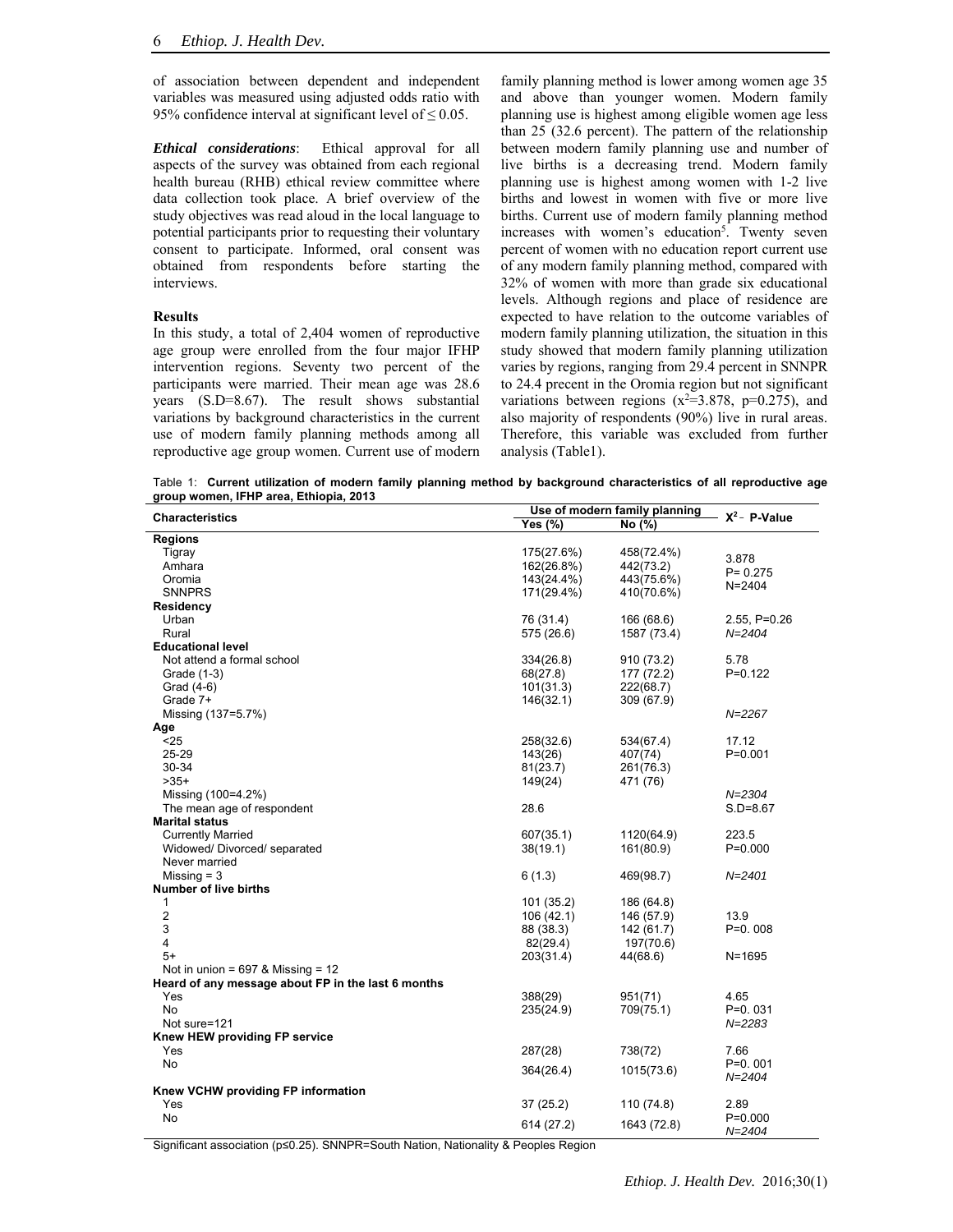The family planning prevalence rate is 27.9 percent of all eligible women and 36.1 percent for married women. The majority of women use modern family planning methods than traditional method. Table 2 shows that 27.7 percent of all eligible women and 35.9 percent of currently married women are using a modern family planning method compared with 0.2 percent using traditional method. The most commonly used modern methods are injectable in which 20.5% of reproductive age group women and 26.5% of currently married women were used. Furthermore, five percent of currently married women use implant and 3% use contraceptive pill. Levels of use of male condoms and female sterilization were very low (Table2).

The major reasons of women for not using family planning methods were; not having sex (18.2%) and want another child (11.2%) (Table3).

Table 2: **Percent distribution of all women and currently married women aged 15-49 by current use of family planning methods, IFHP area, Ethiopia, May 2013**

| <b>Method</b>               | Any eligible women |      | <b>Currently married women</b> |      |
|-----------------------------|--------------------|------|--------------------------------|------|
|                             | No                 | %    | No                             | %    |
| Injectable                  | 493                | 20.5 | 458                            | 26.5 |
| Implant (single rod)        | 97                 | 4.0  | 92                             | 5.3  |
| Pills                       | 46                 | 1.9  | 45                             | 2.6  |
| <b>IUCD</b>                 |                    | 0.2  |                                | 0.2  |
| <b>Female Sterilization</b> |                    | 0.4  | 6                              | 0.3  |
| Male Condom                 |                    | 0.1  |                                | 0.1  |
| Standard Days Method (SDM)  | 10                 | 0.4  | 10                             | 0.6  |
| LAM                         | h.                 | 0.2  | 5                              | 0.3  |
| <b>Rhythm Method</b>        |                    | 0.2  |                                | 0.2  |

Table 3: **Distribution of reason for non-use of family planning use of study population, IFHP area, Ethiopia, May 2013**

| Reason                     | No           | %    |
|----------------------------|--------------|------|
| Not having sex             | 437          | 18.2 |
| Want another child         | 270          | 11.2 |
| Breastfeeding              | 144          | 6.0  |
| Side effects/health        | 109          | 4.5  |
| concerns                   |              |      |
| Up to god/fatalistic       | 107          | 4.5  |
| Infrequent sex             | 49           | 2.0  |
| Knows no method            | 45           | 1.9  |
| Religious prohibition      | 39           | 1.6  |
| <b>Others</b>              | 205          | 8.5  |
| Significant<br>value<br>at | οf<br>*=0.05 | and  |

CI=Confidence Interval, FP=family planning

From the multivariable analysis, only five of the most contributing factors remained to be significantly and independently associated with modern family planning utilization at 5% level of significance. Accordingly, a partner who discussed in the last six months about family planning is six times more likely to use modern family planning (AOR=6.1 and 95% CI=4.73-7.81) compared with respondents who did not discuss with partner. Respondents knew health extension workers providing family planning services (AOR=1.57, 95% CI=1.23-2.01) were significantly associated with the use of modern family planning methods (Table 4).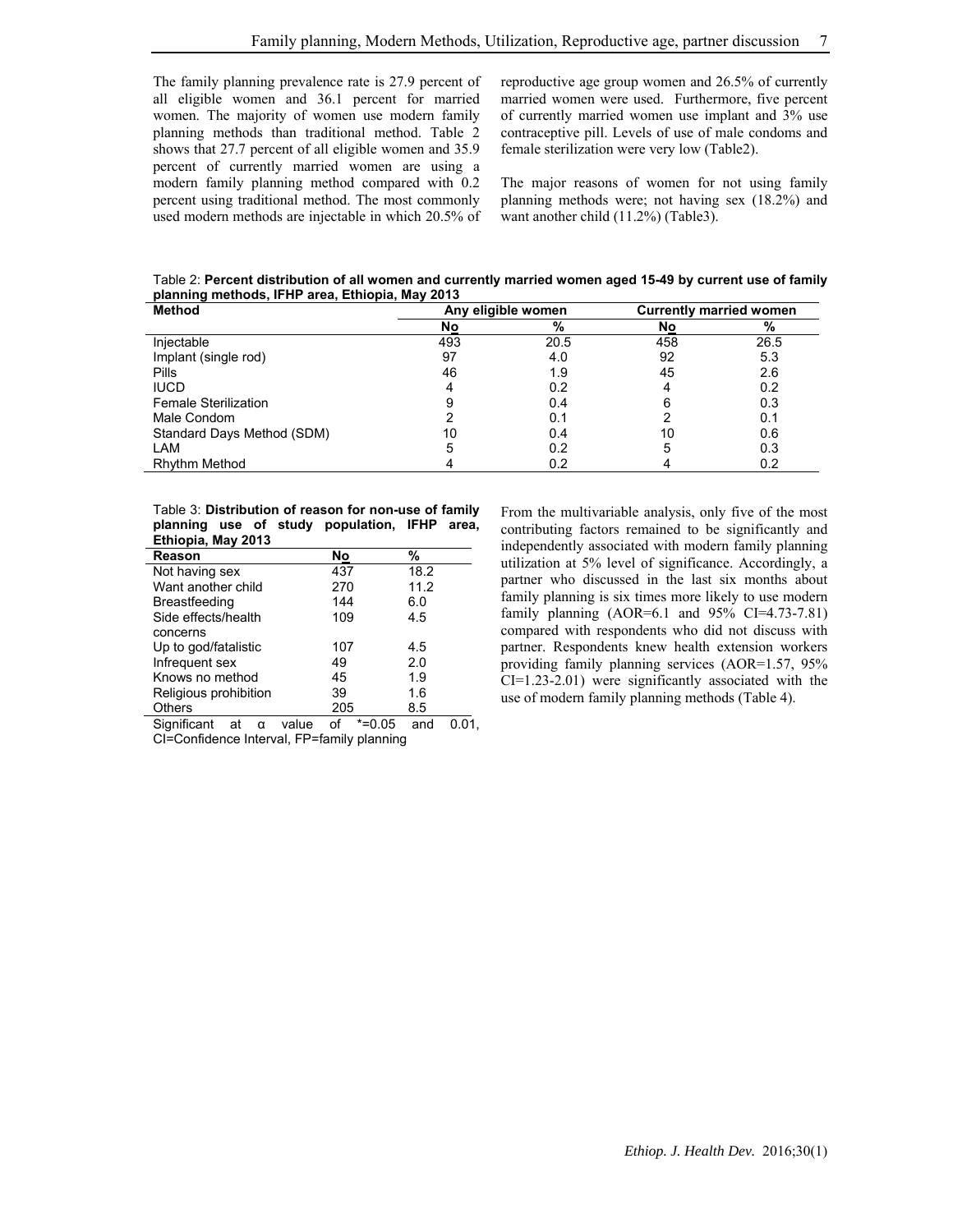Table 4: **Determinants of modern family planning utilization among women of reproductive age in IFHP area, Ethiopia, May 2013**

| <b>Characteristics</b>                                          | Modern family planning utilization |                    |  |
|-----------------------------------------------------------------|------------------------------------|--------------------|--|
|                                                                 | <b>COR (95% CI)</b>                | AOR (95% CI)       |  |
| Age                                                             |                                    |                    |  |
| < 25                                                            | 1                                  | 1                  |  |
| $25 - 29$                                                       | $1.95(1.5-2.5)$                    | $0.93(0.6-1.5)$    |  |
| $30 - 34$                                                       | $1.74(1.3-2.3)$                    | $0.93(0.6-1.4)$    |  |
| $35+$                                                           | $1.43(1.12-1.8)$                   | $1.07(0.8-1.5)$    |  |
| <b>Marital status</b>                                           |                                    |                    |  |
| Never married                                                   |                                    | 1                  |  |
| Widowed/ Divorced/ Separated                                    | $0.05(0.02-0.13)$                  | $1.4(4.6-4.10)$    |  |
| <b>Currently Married</b>                                        | $2.3(1.59-3.31)$                   | $3.3(1.2-8.9)$     |  |
| <b>Education Level</b>                                          |                                    |                    |  |
| Not attend a formal school                                      |                                    | 1                  |  |
| Grade (1-3)                                                     | $1.05(0.8-1.4)$                    | $1.3(0.9-1.9)$     |  |
| Grade (4-6)                                                     | $1.24(0.95-1.6)$                   | $2.1(1.5-3.1)$     |  |
| Grade 7+                                                        | $1.29(1.02-1.6)$                   | $2.6(1.8-3.7)$     |  |
| <b>Number of live births</b>                                    |                                    |                    |  |
| $1 - 2$                                                         | 1                                  | 1                  |  |
| $3 - 4$                                                         | $1.4(1.1-1.7)$                     | $1.1(0.7-1.7)$     |  |
| $5+$                                                            | $1.09(0.9-1.41)$                   | $1.0(0.9-1.4)$     |  |
| Knw HEW providing FP service                                    |                                    |                    |  |
| <b>No</b>                                                       | 1                                  | 1                  |  |
| Yes                                                             | $2.83(2.35-3.4)$                   | $1.57(1.23-2.01)$  |  |
| Knew VCHW providing FP information                              |                                    |                    |  |
| No                                                              |                                    | 1                  |  |
| Yes                                                             | $1.9(1.44 - 2.75)$                 | $1.6(1.05-2.45)$   |  |
| Hard of any message about FP in the last 6 months               |                                    |                    |  |
| <b>No</b>                                                       | 1                                  | 1                  |  |
| Yes                                                             | $2.09(1.7-2.55)$                   | $1.2(0.9-1.6)$     |  |
| Discussed the practice of FP with partners in the last 6 months |                                    |                    |  |
| No                                                              |                                    | 1                  |  |
| Yes                                                             | $6.5(5.2-8.1)$                     | $6.1(4.73 - 7.81)$ |  |

#### **Discussion**

This study revealed that 27.7% of women of reproductive age group were currently used modern family planning method. Family planning utilization in the current study which is higher than the 18.7% reported among 2011 Ethiopian demographic health survey (7) but similar with 2014 Ethiopian mini demographic health survey result (27.9%) (5) The most commonly used method among all eligible women were injectable (20.5%) and 26.5% among currently married women. This corresponds with other studies done in Ethiopia and Kenya (5, 7, 16, 17). However, this finding is different from a study done in Uganda (18, 19) where by condoms were used as the main method of contraception.

The current study identified different reasons for family planning methods not being used by women. The majority of women mentioned more than one reason for not practicing modern family planning. The most common reason mentioned was not having sex (18.2%) and the second frequently mentioned reason was desire to have more additional children (11.2%). This was followed by fear of side effects (4.5%) and breast feeding (6%) as reasons for not using modern family planning methods. Other similar studies also indicated that the main reasons for non-use of modern family planning were being single (not having sex), fear of side effects and a desire for more additional children (20).

Educational level of women also had a statistically significant influence on the odds of the respondents using modern methods of family planning. Compared with those with no schooling; those with education were more likely to report utilization of modern family planning methods. Women who had grade 7 and above were 2.6 times more likely to use modern family planning methods as compared to those who had no schooling (AOR=2.6 at  $95\%$  CI=1.8-3.7). This result is in line with studies from Ethiopia and Uganda that showed modern family planning use were higher among educated women than women with no education (5, 7, 10, 11, 21). Hence, the findings of this study underscore the importance of educating women to improve their income, increase their knowledge and practice about modern family planning methods and to improve utilization.

The study also found that discussion with husband/partner about current use of modern family planning methods was very crucial to the success of family planning utilization. The results showed that women who discussed family planning methods with their partner/husband were 6.1 times more likely to use modern family planning methods. This finding is consistent with empirical findings from other studies (11, 22, 23). Our findings were also substantiated by another study from Ethiopia, which showed that the likelihood of modern family planning use was higher among women who discussed with partner/husband about family planning practice (24). Moreover, evidence from Ethiopia revealed that husband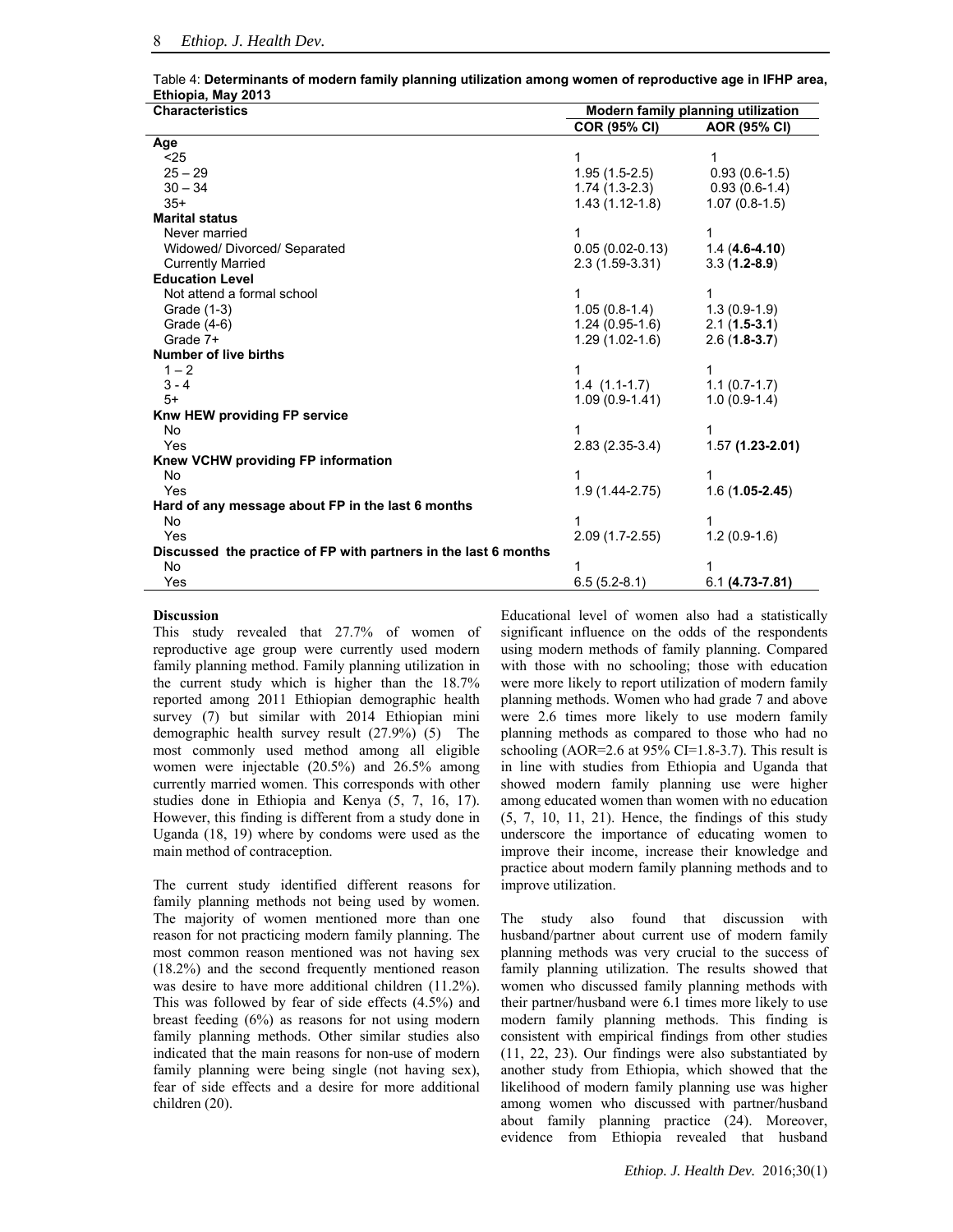opposition was the major reason for non-use of family planning (12).

Our survey finding indicated that 38.3% of modern family planning method users knew their family planning service providers, the HEWs, which is statistically significant. Results from multivariable analysis showed that women who knew HEW providing family planning services were 1.6 times more likely to use modern family planning method  $(AOR=1.57$  at 95% CI =1.23-2.01) (25). In the same fashion, women who knew VCHWs providing family planning information were more likely to utilize the modern family planning method (AOR=1.6 at 95% CI  $= 1.05 - 2.45$  (26). This may be explained by the fact that HEWs and VCHWs are accessible to the various communities in the district as they provide door-to door health education and services. The most notable limitation of this study was that data about men on family planning was collected from their wives and not directly from them. This could introduce biased response, which should be remedied by conducting another study involving husbands/partners.

#### *Conclusion*:

In conclusion, the findings of this study indicated that modern family planning utilization has shown a notable improvement in Ethiopia. The study showed that the most preferred method of contraceptives was injectable. The major factors associated with the use of modern family planning include discussion with partner/husband about family planning, women's educational level, knowledge of women about their health service providers and married women as better utilizers of family planning methods.

#### **Recommendations**

Based on the results of this study, health workers should continue to promote husband/partner discussion and male engagement in family planning to increase family planning uptake. We also recommend further research on male partner views and opinions about family planning, explore their role in supporting the family planning utilization and their participation on the use of male family planning methods. In addition, our survey showed that the most preferable method of family planning is injectable, and there is a need for future research why women prefer injectable to other methods of family planning.

#### **Acknowledgment**

The Integrated Family Health Program (IFHP) is a USAID-funded health program implemented by Pathfinder International and John Snow, Inc. (JSI) in partnership with the health sector at various levels (FMOH, RHBs of Amhara, Oromia, SNNP and Tigray, Woreda Health Offices, Health Centers, Health Posts, and Kebeles) and due acknowledgement is forwarded to the above institutions. Our deep gratitude also goes to our study participants who volunteered and took their time to give us all the relevant information for the study and all data collectors who showed their commitment to collect data during the survey. We

would like to express special heartfelt thanks to USAID for funding this survey. We also acknowledge the insight and contribution provided by the anonymous reviewers.

#### **Reference**

- 1. Malwenna L, Jayawardana P, Balasuriya A. Effectiveness of a community based health educational intervention in reducing unmet for modern methods of family planning among ever married reproductive age women in the Kalutara district Siri Lanka. Int J Collaborative Res Intern Med Public Health 2012;4(6):1097-114.
- 2. Cates W, Abdool Karim Q, El-Sadr W, Haffner D, Kalema-Zikusoka G, Rogo K, Petruney T, Averill EMD. Global development. Family planning and the millennium development goals. Science 2010;329(5999):1603. doi: 10.1126/ science.1197080.
- 3. Lamina MA. Prevalence of Abortion and Contraceptive Practice among Women Seeking Repeat Induced Abortion in Western Nigeria. J Pregnancy 2015;2015(486203). doi.org/10.1155/ 2015/486203
- 4. World Health Organization. Global and regional estimates of the incidence of unsafe abortion and associated mortality in 2008. Geneva: Switzerland. WHO 2010: Statistical annex*.*
- 5. Centeral Statstics Agency. Ethiopia Mini Demographic and Health Survey 2014. Addis Ababa, Ethiopia and Calverton, Maryland ,USA: Centeral Statistical Agency; 2014*.*
- 6. Federal Ministry of Health. Health Sector Transformation Plan (HSTP) from 2015/6- 2019/20. Addis Ababa, Ethiopia: FMoH 2015*.*
- 7. Centeral Statstics Agency. Ethiopia Demographic and Health Survey 2011*.* Addis Ababa, Ethiopia and Calverton, Maryland, USA: Centeral statistical Agency, 2012.
- 8. Yihunie L, Reda A, Tamene H, Benedict S, Deribe K. Geographical variation and factors influencing modern contraceptive use among married women in Ethiopia: evidence from a national population based survey. Reprod Health J 2013; 10(52)doi:10.1186/ 1742-4755-10-52.
- 9. Faisal B, Eria H. Micro effects of women's education on contraceptive use and fertility: the case of Uganda. J. Int. Develop 2014;26(6): 763- 778.
- 10. Bbaale E, Mpuga P. Female education, contraceptive use and fertility: evidence from Uganda: Consilience. J Sustain Develop 2011; 6(1):20-47.
- 11. Malalu PK. Determinants of Use of Modern Family Planning Methods: A Case of Baringo North District, Kenya. Science Journal of Public Health 2014;2(5):424-430.
- 12. Gizaw A, Regassa N. Family planning service utilization in Mojo town, Ethiopia: A population based study. Journal of Geography and Regional Planning. 2011;4(6):355-63.
- 13. Central statistics Agency: Summary and statistical report of the 2007 population and housing census.